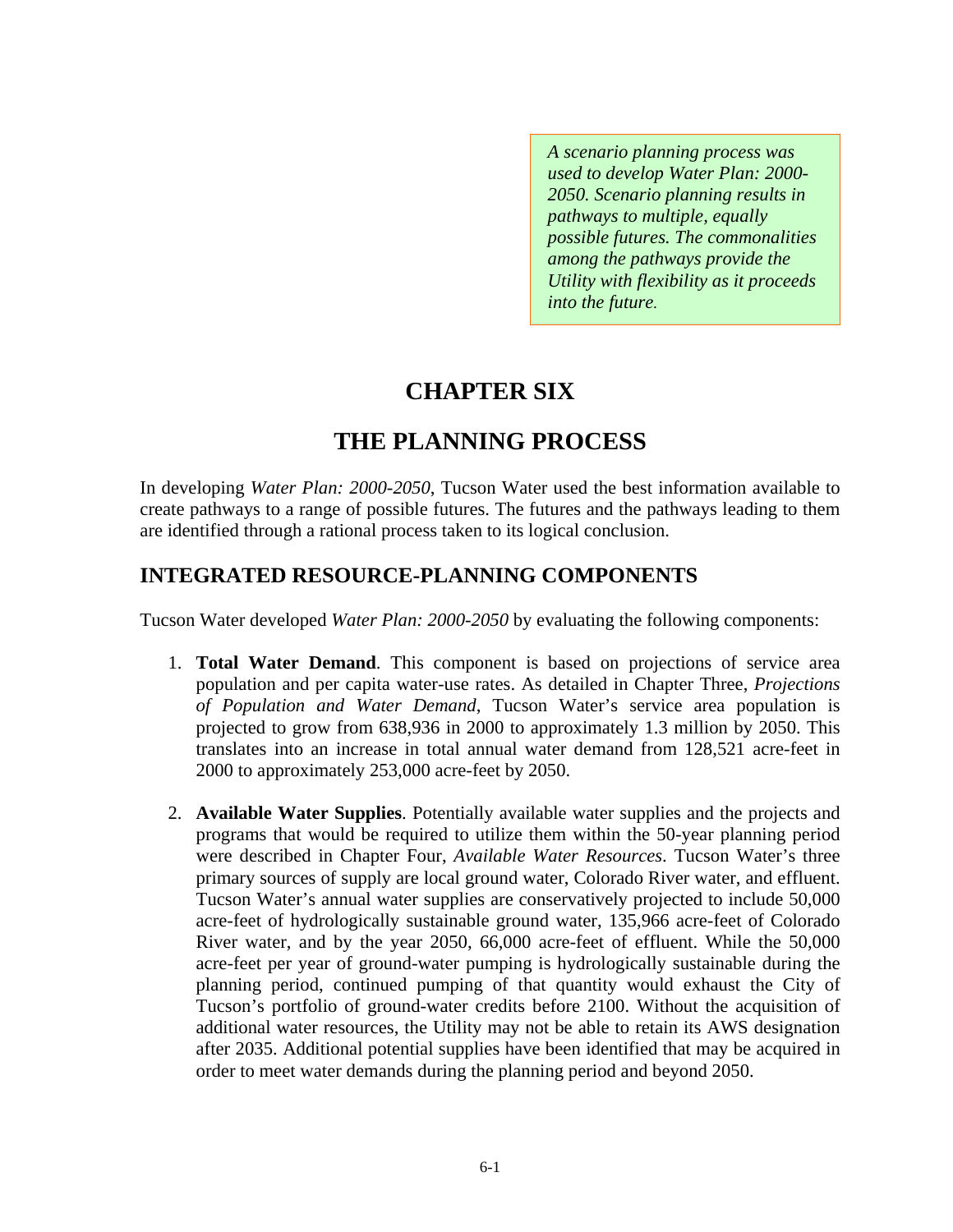- 3. **Potable Water Distribution System**. Improvements to the potable water system will be required as peak capacity increases from its current level of 196 MGD to an estimated 408 MGD in 2050. The current state of the water system and the tools used to plan for future improvements are discussed in Chapter Five, *Water Delivery Systems*. Tucson Water conducted a conceptual-level assessment of system upgrades and expansions needed to meet spatially distributed increases in projected water demand through 2050.
- 4. **Estimated Costs**. Costs of water system improvements, water treatment infrastructure needs, and water-resource development projects were estimated for each of the alternative pathways. These costs are discussed in Chapter Seven, *The Recommended Plan*.

These four basic planning components formed the foundation upon which a recommended long-range water-resource plan was developed. This plan will be used to initiate a dialogue with the community regarding the critical decisions that will need to be made over time. The planning process must provide a high degree of flexibility in initiating capital improvements since they will be implemented in a planning environment where conditions and basic assumptions will inevitably change over time. An effective plan has to be adaptable to changing circumstances.

The 50-year planning period is divided into three major timeframes that represent major milestones: near-term (2000-2014), mid-term (2014-2025), and long-term (2025-2050). Primary objectives of the near-term period are to expand the Clearwater Program to fully utilize Tucson Water's annual Central Arizona Project allocation, assess the implementation of a more aggressive demand management program, and pursue the acquisition of additional renewable water resources. Tucson Water has established a system equity fee which is applied to new development to recoup past investments expended to provide additional system capacity to accommodate future demand. This is commonly referred to as a "backward-looking" fee. A "forward-looking" water-resource development fee will also need to be implemented to pay for future system improvements and to purchase additional water resources.

The mid-term period will usher in the need to shift effluent reuse from its current non-potable emphasis to indirect reuse for potable supply. However, if the Utility acquires sufficient additional supplies in the near term and an aggressive demand management program reduces per capita water usage, then the reuse of effluent for indirect potable supply could be delayed. In the interim, effluent would continue to be a viable water resource for other uses such as to offset ground-water pumping and to exchange for other water supplies.

As seen from the present, the long-term period may primarily be concerned with obtaining and developing additional high-cost water supplies for use beyond 2050. The uncertainties, issues, and challenges will become more complex as the region grapples with increasingly limited water resources, an expanding population, and increasing development pressure.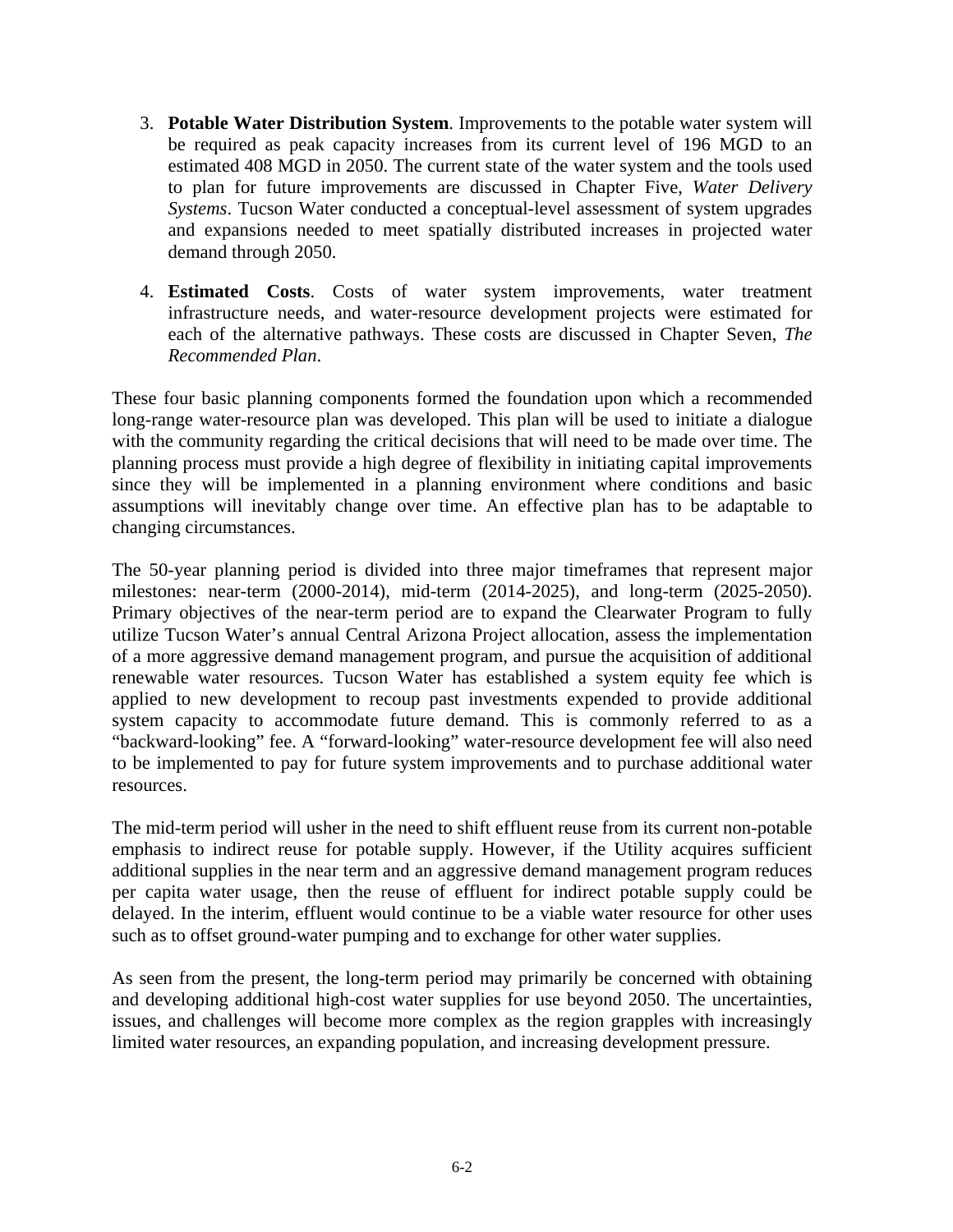### **PLAN DEVELOPMENT PROCESS**

Resource planning begins when projected water demand and potentially available supplies are analyzed. This analysis generates a range of resource-management options. Assessment of these options commonly involves selecting a plan that leads to what may be the mostprobable or desirable outcome. This process may be appropriate when there are fewer uncertainties in the future. However, when the planning process focuses on only one possible outcome, the ability to cope with an uncertain future could be constrained.

As shown in Figure 6-1, the result of a one-dimensional approach is the selection of what is perceived to be the most-probable or preferable outcome and the development of a pathway that leads directly to it. Such a one-dimensional view of the future could result in reduced planning flexibility and increased vulnerability. Unanticipated changes in conditions or in the planning assumptions could cause the plan to fail. If the failure is significant enough, recovery may come with great expense, organizational trauma, and a loss of public trust.



**Figure 6-1:** The One-Dimensional Planning Approach.

To avoid the potential pitfalls of the one-dimensional planning approach, Tucson Water utilized a more flexible planning process by adopting a "scenario planning" approach. This is a multi-dimensional approach that takes into account many possible futures which in turn provides for greater planning flexibility.

### **Scenario Planning: Planning for Multiple Futures**

Scenario planning gained widespread popularity among private businesses in the 1990s after a publication by Peter Schwartz (1991) titled *The Art of the Long View*. There are many scenario planning methods currently advocated, but Tucson Water adapted the Schwartz model to serve its needs.

Scenario planning provides organizational flexibility by planning for multiple possible futures (scenarios) each of which is considered equally likely to occur. Descriptions of each possible future are developed providing the basis for evaluating the various projects and programs that should be implemented to realize those futures. The resulting series of projects and programs is referred to as the pathway to each future.

Scenario planning is superior to the more one-dimensional planning approach when there are many critical planning uncertainties. Under the scenario planning approach, each possible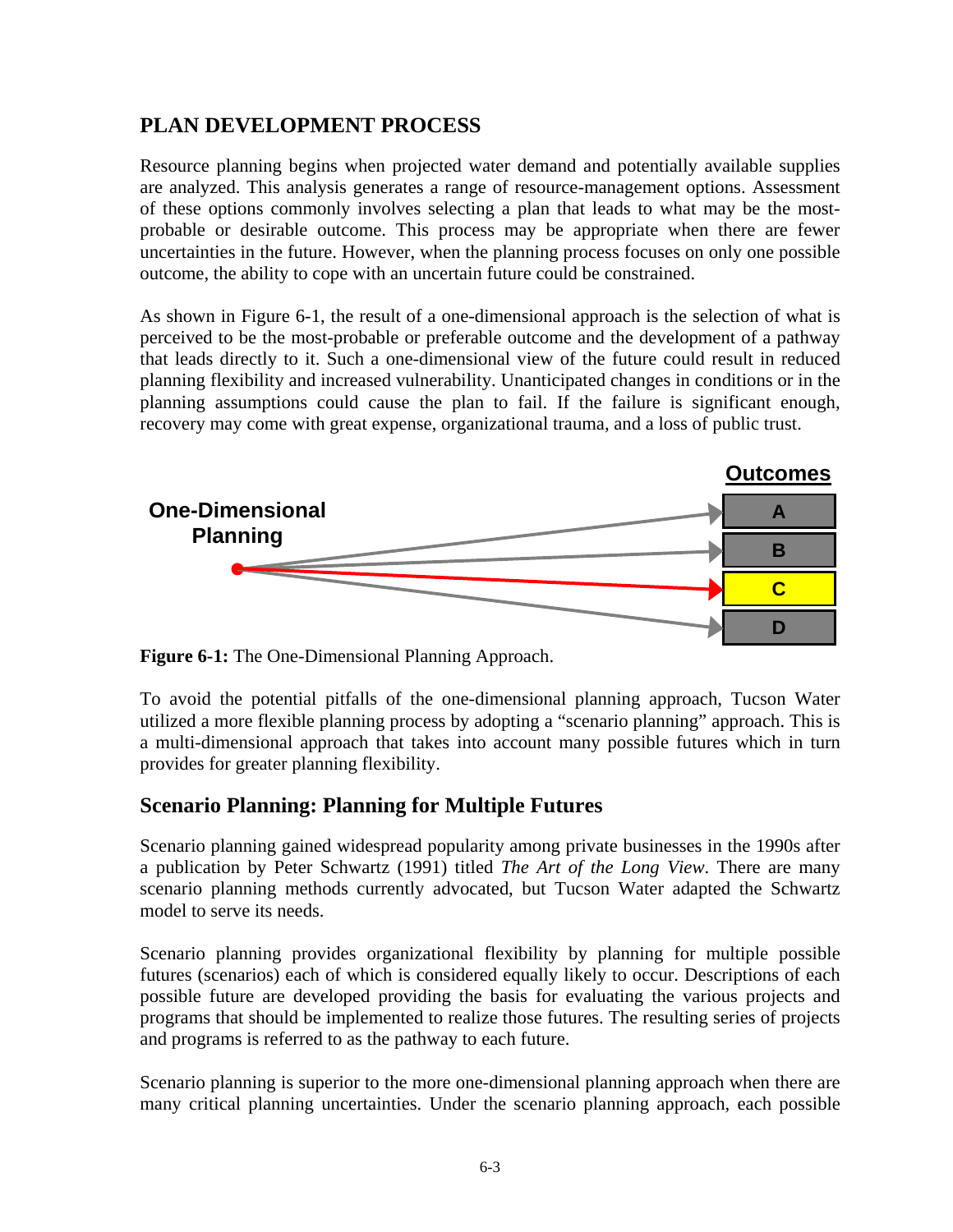future is considered equally likely to occur to maintain a multi-dimensional view of the future. The process involves building one-dimensional pathways to each possible future; however, the objective is to identify the common elements that lie on these different pathways. These are the programs and projects (i.e. elements) that are common to each of the identified futures as shown on Figure 6-2. By following the path of common elements, capital investments are directed toward projects that apply to multiple futures providing confidence that the decisions made today will remain viable. This multi-dimensional approach is the essence of scenario planning.



**Figure 6-2:** The Scenario Planning Approach.

There are a number of other factors that are characteristic of scenario planning. One is the consideration of critical uncertainties. Scenario planning is not based solely on what is known about a given subject; rather, it is based upon identified critical uncertainties that could have a major impact on the future and hence on the success of any planning effort. The process enables planners to respond to future issues as they develop and to describe the opportunities and challenges that each future presents (Schwartz, 1991). As the planning environment changes over time, the scenario planning process will be revisited to establish a new baseline of data and assumptions to develop a new range of possible futures.

Scenario planning also ensures that less-tangible but extremely important factors such as political uncertainties and public sentiment are incorporated into the process. The acknowledgement of these variables in the planning process enables planners to develop reality-based pathways to futures. This will ensure that the resulting long-range plan will have sufficient flexibility to identify and respond to changes that will inevitably arise.

In water-resources and system planning, certain elements are less variable and hence more predictable than others. For instance, a water distribution system will require continuous evaluation to ensure that it is upgraded and expanded in concert with increasing demand. Water delivery must be cost-effective, responsive to customer preferences, operationally efficient, and consistent with federal, state, and local regulations. Conversely, developing sustainable sources of supply in arid, rapidly growing areas has to address many variables which may have a high degree of uncertainty. Communities can grow faster or slower than expected, regulations will generally become more stringent, and public sentiment can shift.

### **SCENARIO PLANNING FOR** *WATER PLAN: 2000-2050*

Tucson Water applied the scenario planning process to assess how best to use its most abundant and currently available renewable water supplies: Colorado River water and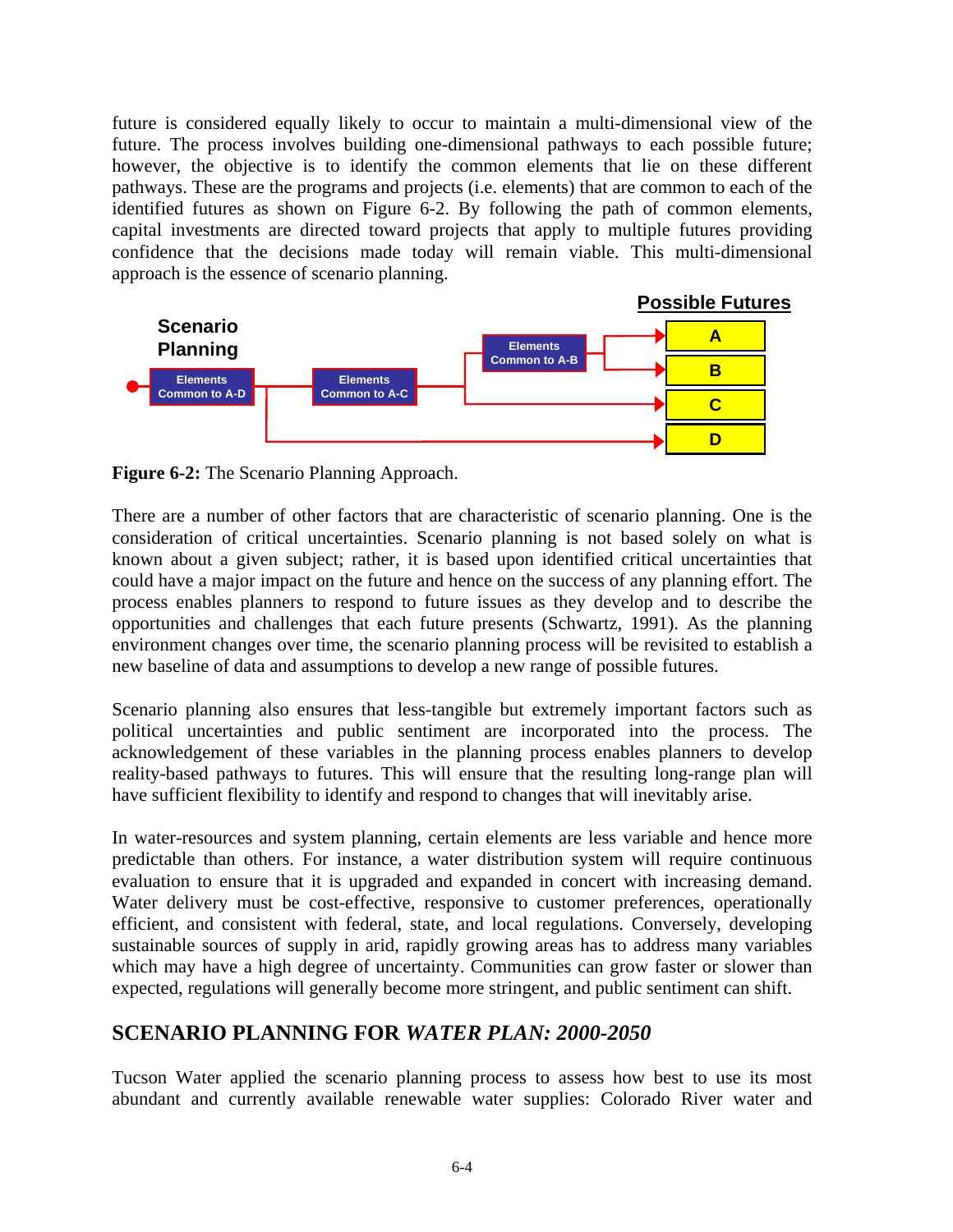municipal effluent. The potential acquisition of additional water resources is uncertain. If additional water resources are successfully acquired in the future, they will be integrated into the planning process. The integration of the scenario planning assessments for the two known renewable water supplies created a matrix of possible futures that formed the basis for the recommended plan. A step-by-step description of the scenario planning process and how it was applied under each assessment are provided in Appendix D: *Planning Methodology*. The outcomes of both scenario planning assessments are presented in this section.

### **Outcomes of Scenario Planning for the Clearwater Program**

The Clearwater Program was developed to maximize Tucson Water's use of its Central Arizona Project allocation by blending Colorado River water with native ground water. As shown on Figure 6-3, four futures were developed based on the following critical uncertainties:

- 1. What is the public's threshold for paying for discretionary water-quality improvements to the Clearwater blend?
- 2. Will the public accept the use of the Hayden-Udall Treatment Plant for direct treatment of Colorado River water?



**Figure 6-3:** The Four Scenario Planning Futures Developed for the Clearwater Program.

The first critical uncertainty is portrayed on the *x*-axis. The left side of this axis represents futures where the public would accept a blended water quality that meets EPA and ADEQ primary drinking water standards. The right side of this axis represents the public's willingness to pay for discretionary improvements above and beyond these standards. The second critical uncertainty is portrayed on the *y*-axis. The top of this axis establishes the possibility that the public would accept some direct treatment of Colorado River water at the Hayden-Udall Treatment Plant. The bottom part of the axis represents futures where the public would require that all Colorado River water be recharged prior to use for potable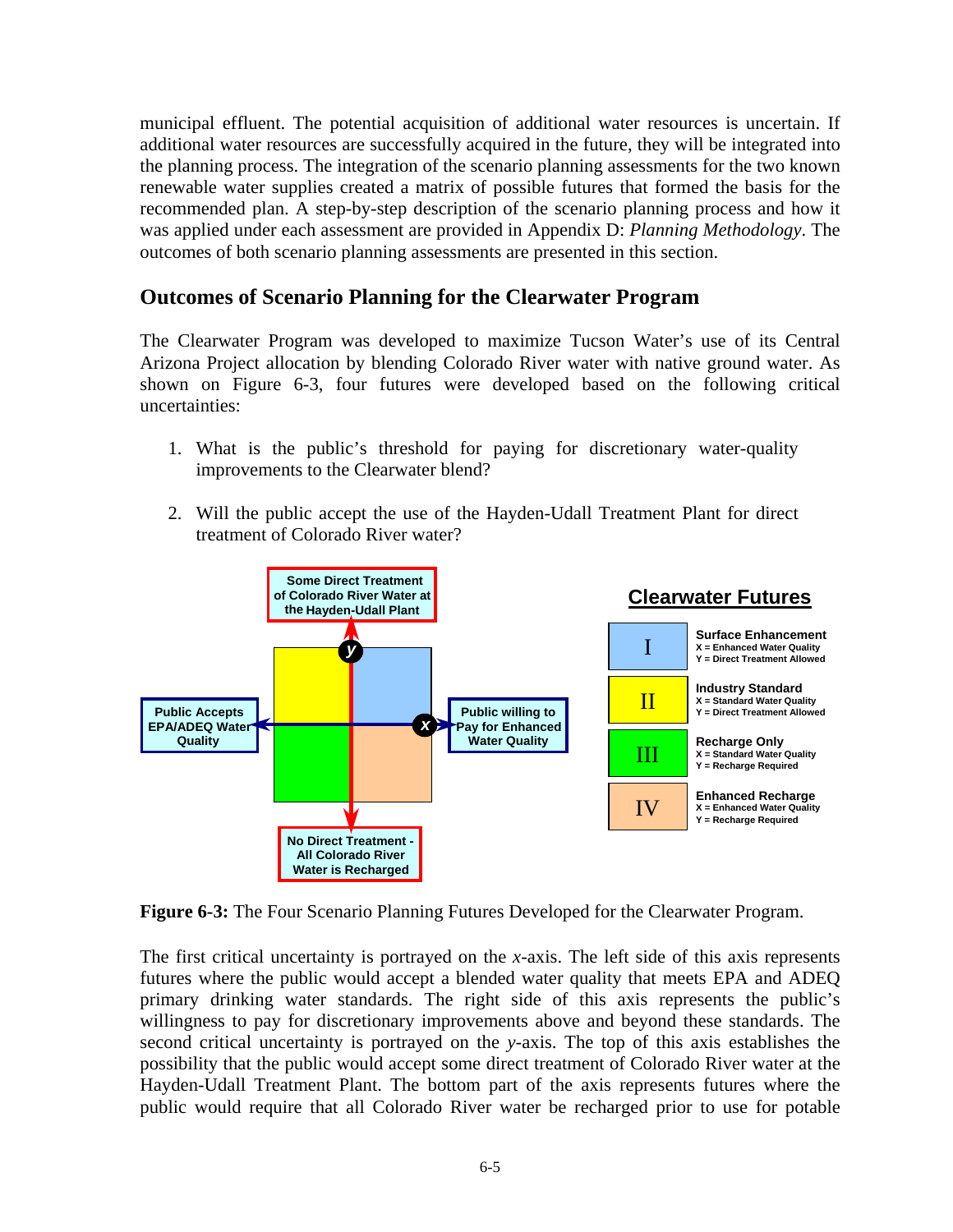supply. The resulting four quadrants shown on Figure 6-3 correspond to four equally possible futures (I, II, III, and IV) associated with the water-resource management goal of maximizing Tucson Water's use of its Central Arizona Project allocation through the Clearwater Program.

Pathways were developed for each of the four futures defined in Figure 6-3. These pathways consist of the project and program elements that were specified to realize each of the four futures. An analysis was conducted to identify the elements that were common to all four pathways and the critical decision points that occur where pathways branch off over time. Five elements that are common to all pathways prior to the first critical decision point were identified as shown on Figure 6-4. The first critical decision centers on whether the Hayden-Udall Treatment Plant can be used for direct treatment or whether all Colorado River water must be recharged prior to use. As each critical decision is approached or as conditions and assumptions change, the scenario planning process will be revisited to determine whether a new set of possible futures should be developed.



**Figure 6-4**: Clearwater Program Common Elements and Pathways.

### **Outcomes of Scenario Planning for Effluent Reuse**

Another key water-resource planning challenge was to identify how effluent could be best used as a source of supply. Effluent is the only water supply that increases as the service area population grows. Eight futures were developed based on three critical uncertainties:

- 1. Will Tucson Water customers accept the use of effluent to augment the potable supply?
- 2. Should effluent be recharged prior to reuse?
- 3. Should all effluent be treated to potable standards or should the effluent be treated to standards specific to the type of use?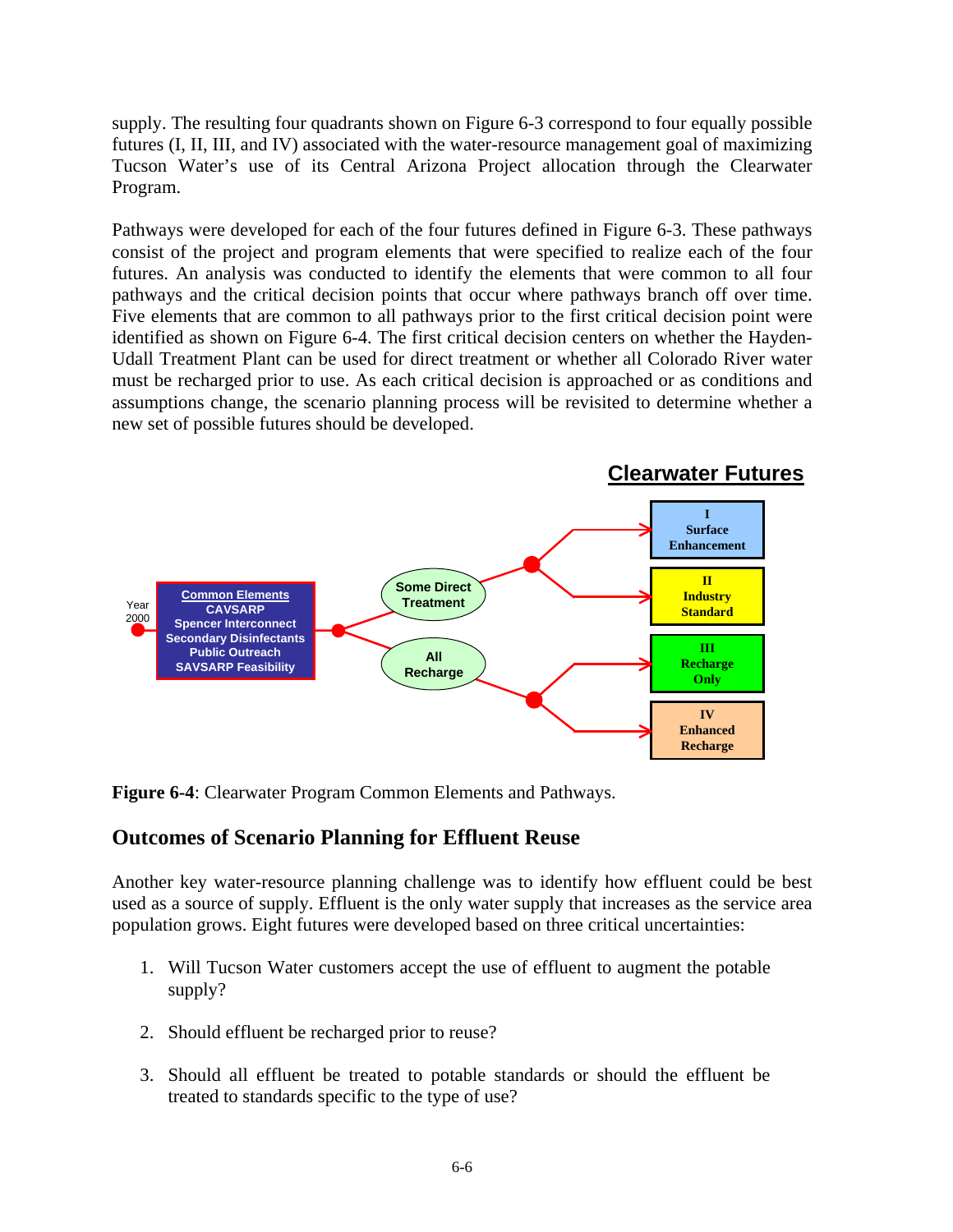As shown on Figure 6-5, the first critical uncertainty is portrayed on the *x*-axis. The *Potable Use* end of the axis establishes the possibility that the public would be willing to accept effluent to augment potable supply while the *No Potable Use* end represents futures where the public would reject the use of effluent for potable reuse.



**Figure 6-5:** The Eight Scenario Planning Futures Developed for Possible Effluent Reuse.

The second critical uncertainty is portrayed on the *y*-axis. The *Recharge Optional* end of the axis establishes that the public would be willing to accept some direct treatment of effluent while the opposite *Recharge Required* end represents futures where the public would require recharge prior to potable reuse. Like the Clearwater assessment, the latter means that all effluent would have to be recharged before it could be made available to customers for potable supply.

The third critical uncertainty is portrayed on the *z*-axis. The *Potable-Plus Treatment* end of the axis establishes that all effluent will at minimum be treated to primary drinking water standards or better while *End-Use Treatment* represents futures where effluent would only be treated for the specified end-use. For instance, effluent used for non-potable purposes would only be treated to reclaimed water-reuse standards. The resulting eight boxes shown on Figure 6-5 correspond to eight equally possible effluent-reuse futures (A through H).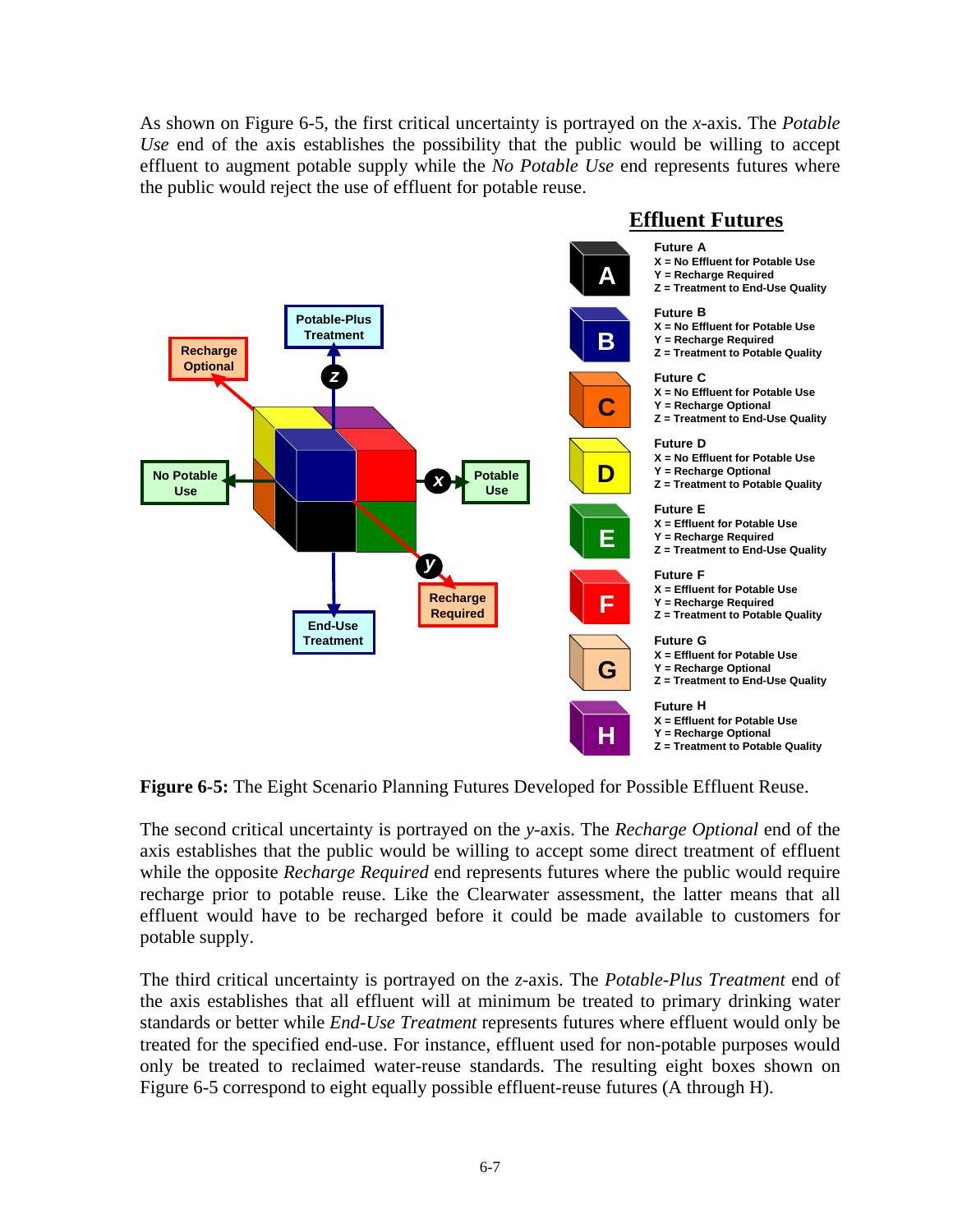Eight pathways were specified to realize each of the futures (Figure 6-6). Review of the project and program elements associated with each pathway indicated that 14 elements (Common Element Set #1) were common to all pathways prior to the first decision point. At this decision point, a critical choice will have to be made about whether to expand the reuse of effluent or continue current effluent disposal practices. If expanded use of effluent is pursued, additional common elements have been identified (Common Element Set #2).



**Figure 6-6:** The Sets of Common Elements for Effluent Reuse.

### **COMBINING THE SCENARIO PLANNING ASSESSMENTS**

To merge the futures identified for implementing the Clearwater Program and the possibilities associated with effluent reuse, Tucson Water identified the effects that near-term Clearwater Program decisions will have on mid- to long-term options for effluent reuse. Each of the four Clearwater Program futures chronologically precedes all eight of the effluent reuse futures. Futures from within these two sets were uniquely mixed and matched to form a total of 32 "combined futures." These combined futures collectively constitute a wide range of planning possibilities through which to utilize both Colorado River water and effluent. As described in Appendix D: *Planning Methodology*, the 32 combined futures were reduced to 28. The remaining 28 combined futures are defined by 14 sets of paired planning pathways. Each set of pathways presents a choice with regard to the mineral content of the Clearwater blend (Colorado River water and ground water) that define each of the 28 combined futures.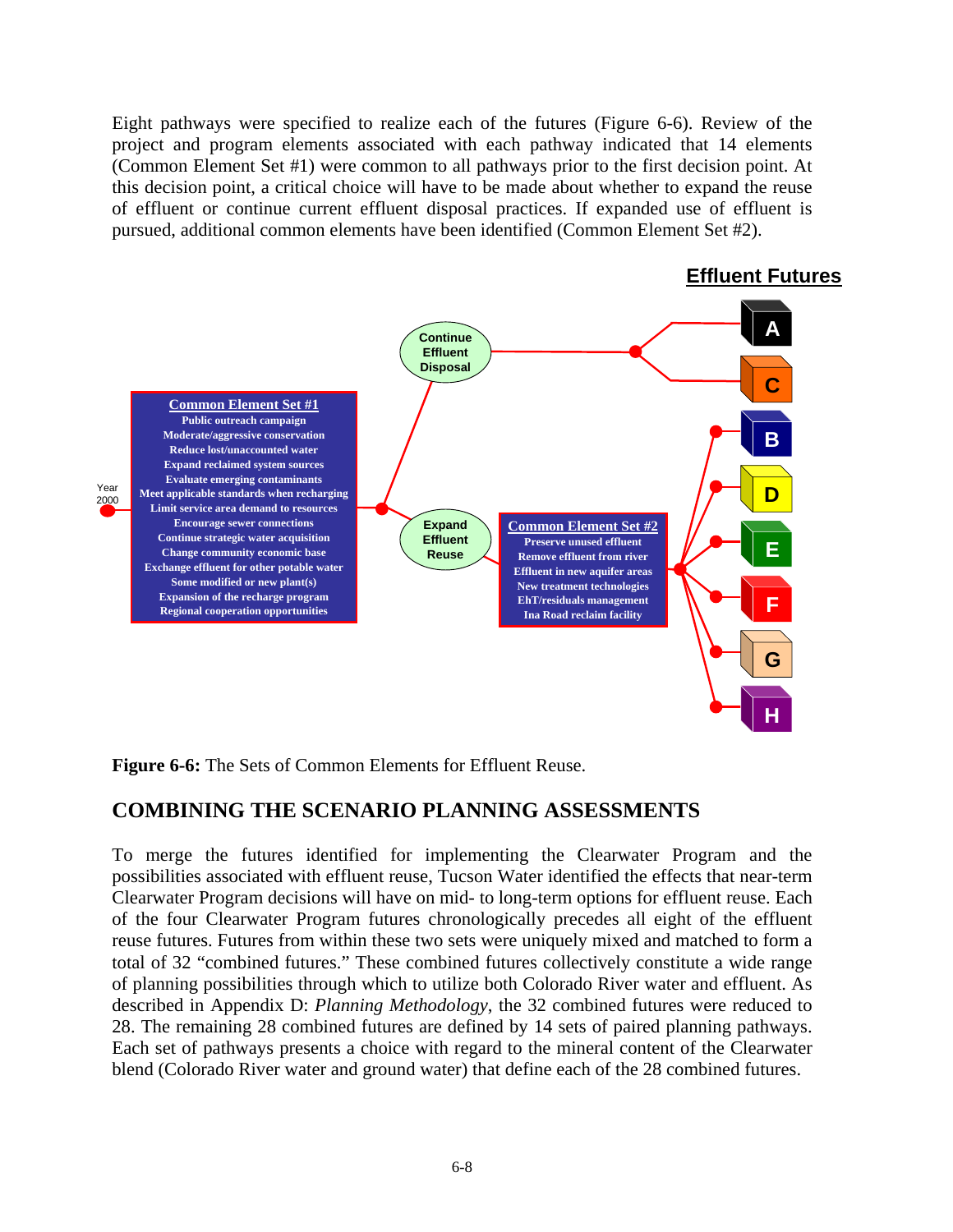The combined futures and the 14 paired pathways were grouped by their shared characteristics into four Families of Futures. These characteristics include the range of effluent reuse options deemed acceptable, the potential role of recharge, the technologies which may be used to treat Colorado River water and effluent to acceptable levels of quality, and the level of operational flexibility provided under each Family of Futures. Based on shared characteristics, the four Families of Futures were identified:

- *No Effluent for Potable Use*
- *Total Recharge*
- *Combined Technology*
- *Treatment Flexibility*

These Families of Futures represent unique combinations of the four futures associated with Clearwater Program and the eight futures associated with effluent reuse. The four resulting Families of Futures are described below and summarized in Figure 6-7.





#### *No Effluent for Potable Use*

In this Family, no effluent would be used for potable supply. Unless additional supplies are acquired or the per capita water usage rate is reduced through the successful implementation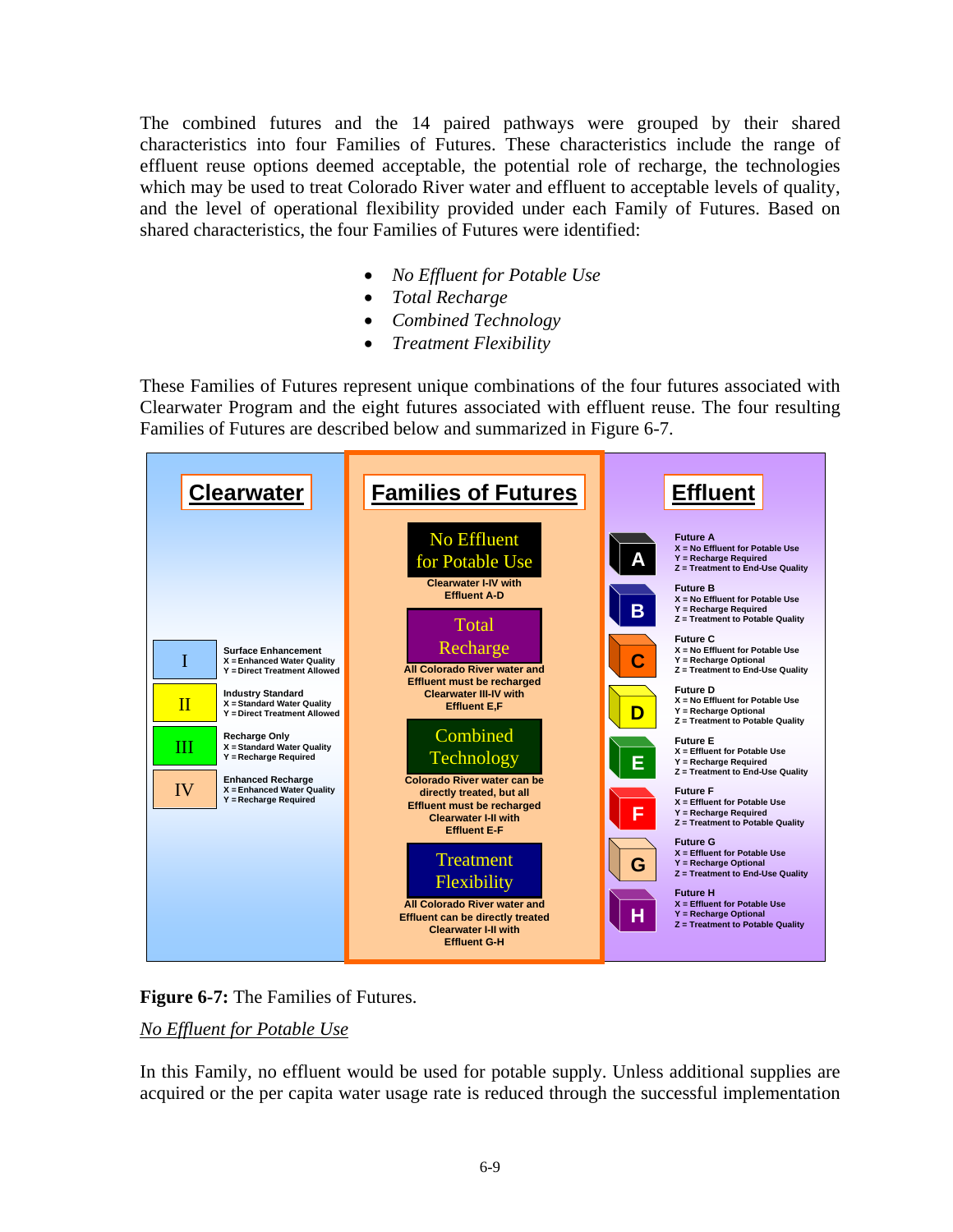of a more aggressive demand management program, an eventual shortfall in potable supply would likely occur before 2020. This shortfall would result from the finite availability of the City of Tucson's Central Arizona Project allocation and the Groundwater Management Act's programs which preclude overdrafting within the Tucson AMA. This plan assumes that Tucson Water will not pump more ground water annually than is hydrologically renewed in the service area. In this Family, drought resistance is minimal since effluent is not fully utilized to help offset shortfall years on the Colorado River system. This Family includes all four futures developed for the Clearwater Program (I, II, III, and IV) but only four of the eight effluent futures (A, B, C, and D). This accounts for 16 of the 28 combined futures.

Under *No Effluent for Potable Use,* Tucson Water would not be able to retain its AWS designation for growth beyond 2015 without acquiring additional water resources or reducing the per capita water usage rate. This Family could allow the Utility to maintain its AWS designation if effluent is stored to accrue paper-water credits to offset ground-water pumping at rates beyond what is hydrologically sustainable (effluent futures B and D). This would violate a primary planning goal of achieving sustainable pumpage.

#### *Total Recharge*

Under *Total Recharge*, Tucson Water would be able to make full use of its available Colorado River water and effluent resources through recharge and recovery. Under this Family, all Colorado River water and effluent would be recharged as part of the treatment process prior to being used to satisfy potable demands. The impacts of future drought would be minimal since the total volume of available water supply is larger. This would require an aggressive expansion of Tucson Water's recharge and recovery capabilities. This Family accommodates two Clearwater Program futures (III and IV) and two effluent futures (E and F). This accounts for four of the combined futures.

While this Family could meet projected total demand through 2050, additional supplies would need to be acquired and/or per capita demand would need to be reduced to be sustainable beyond the 50-year planning period. However, without new supplies or a reduction in demand, the City of Tucson's AWS designation would likely not be retained to accommodate growth beyond 2035.

#### *Combined Technology*

In the *Combined Technology* Family, Tucson Water would again be able to make full use of the available Colorado River water and effluent resources for potable and non-potable supply. The Utility would have the ability to use direct treatment and/or recharge and recovery for Colorado River water supplies. However, all effluent would be recharged prior to being used to satisfy potable demands. The impacts of future drought would be minimal since the total volume of available water supply is larger. All effluent would be recharged resulting in continued expansion of Tucson Water's recharge and recovery capabilities. This Family accommodates two Clearwater Program futures (I and II) and two effluent reuse futures (E and F). This accounts for four of the combined futures.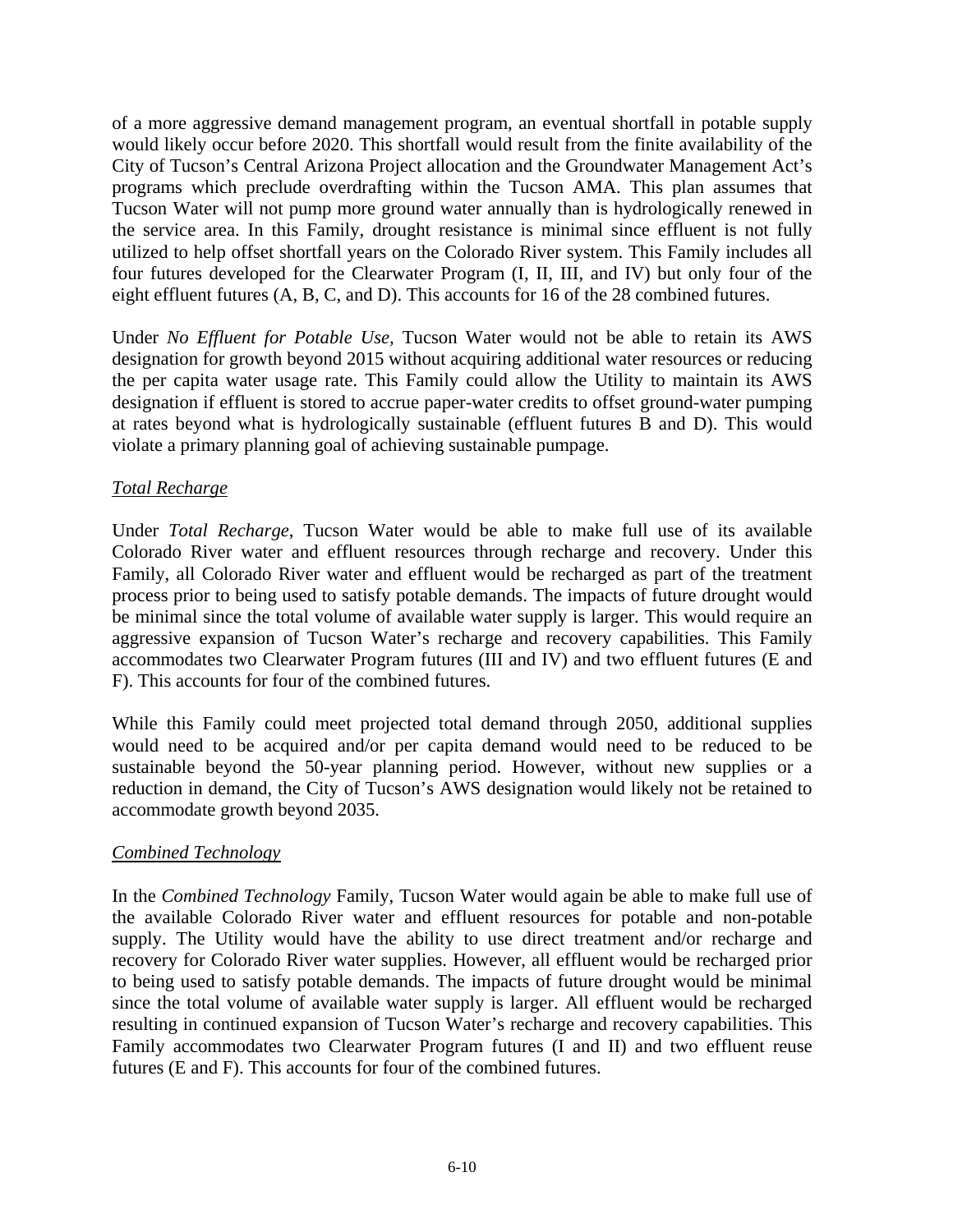Again, while this Family could meet projected total demand through 2050, additional supplies would need to be acquired and/or per capita demand would need to be reduced to be sustainable beyond the 50-year planning period. However, without new supplies or a reduction in demand, the City of Tucson's AWS designation would likely not be retained to accommodate growth beyond 2035.

#### *Treatment Flexibility*

In *Treatment Flexibility*, Tucson Water would not only be able to make full use of the available Colorado River water and effluent source waters, but the manner in which these supplies are treated is completely flexible. Tucson Water could use direct treatment technologies and/or recharge and recovery for all Colorado River water and effluent supplies. Similar to *Total Recharge* and *Combined Technology*, the impacts of future drought would be minimal. This Family accommodates two Clearwater Program futures (I and II) and two effluent futures (G and H). This accounts for four of the combined futures.

As with *Total Recharge* and *Combined Technology*, this Family could meet projected total demand through 2050. Additional supplies would need to be acquired and/or per capita demand would need to be reduced to be sustainable beyond the 50-year planning period and to retain the City of Tucson's AWS designation to accommodate growth beyond 2035.

## **PATHWAYS TO 2050**

Over the next 50 years, Tucson Water must implement a number of projects and programs to increase the use of renewable water supplies to meet growing water demand. Depending on what the future holds, some projects and programs will continue to be useful while others may not. Tucson Water must plan and prepare for the range of possibilities defined by the four Families of Futures. Scenario planning provides a framework to identify common elements that are applicable under the broadest range of possible futures. To identify these elements, the 14 paired pathway sets containing various programs and projects were developed based on the defining characteristics of the possible futures. One defining characteristic, the mineral content of the Clearwater blend, was used as the "toggle switch" that defined each paired pathway. This toggle switch can be turned to TDS concentrations of either 500 to 650 mg/L or 450 mg/L along each of the 14 pathways. Therefore, 14 pathways cover the full range of possibilities represented by the 28 combined futures. Tucson Water assessed these pathways and identified the projects and programs that lead to multiple futures. The identified sequence of common elements over the 50-year planning period established the foundation of the recommended water-resource plan.

## **Pathway Directions**

The 14 pathways that lead to the combined futures are presented on Figure 6-8. The pathways are affected first by decisions made regarding the treatment technology used for Colorado River water (direct treatment versus recharge) and the target TDS concentration of the Clearwater blend (450 mg/L versus 500 to 650 mg/L). As the community makes these critical decisions, some of the possible futures will evolve while others may fade away.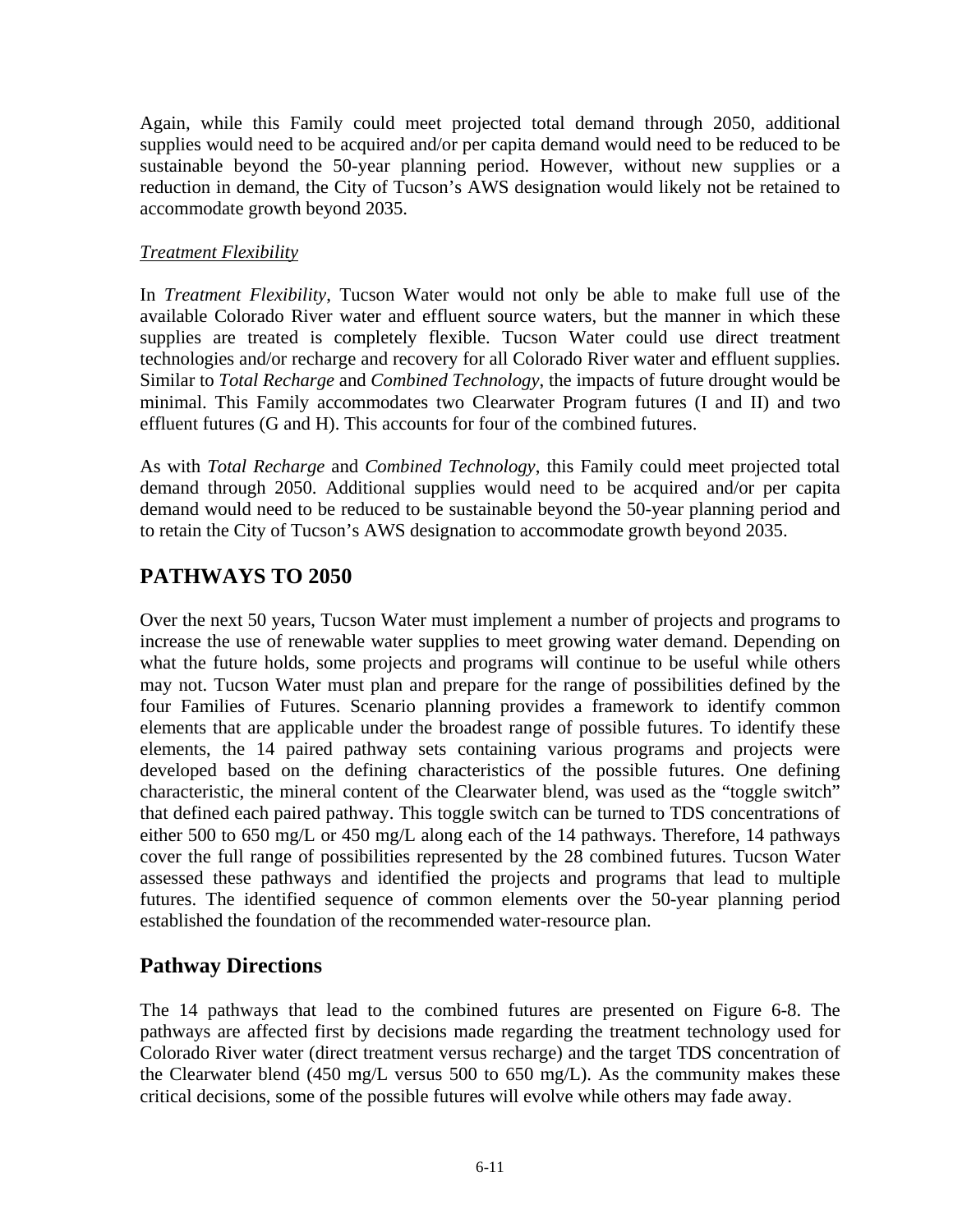

**Figure 6-8:** Pathways to the Families of Futures.

Looking beyond this first critical decision point regarding the use of Colorado River water, decisions on the reuse of effluent will need to be made. To capture the range of possible effluent reuse decisions, pathways were extended from each of the four possible Clearwater futures to each of the eight effluent reuse futures. The Families of Futures are defined by pathways that lead to combined futures which share a similar characteristic such as *No Effluent for Potable Use*.

### **Pathway Elements**

A set of projects and water supply sources served as a pool of discrete elements from which each of the pathways was assembled. These projects and supply sources fall into three general categories: potable system, reclaimed system, and major pipelines. The elements used in the pathways are described in detail in Appendix D: *Planning Methodology*.

The projects that were used to develop each of the 14 pathways are presented in Table 6-1. Table 6-1 depicts the major pipelines, potable system projects, and reclaimed system projects included in each pathway and the years they would go into service to realize one of the four Families of Futures.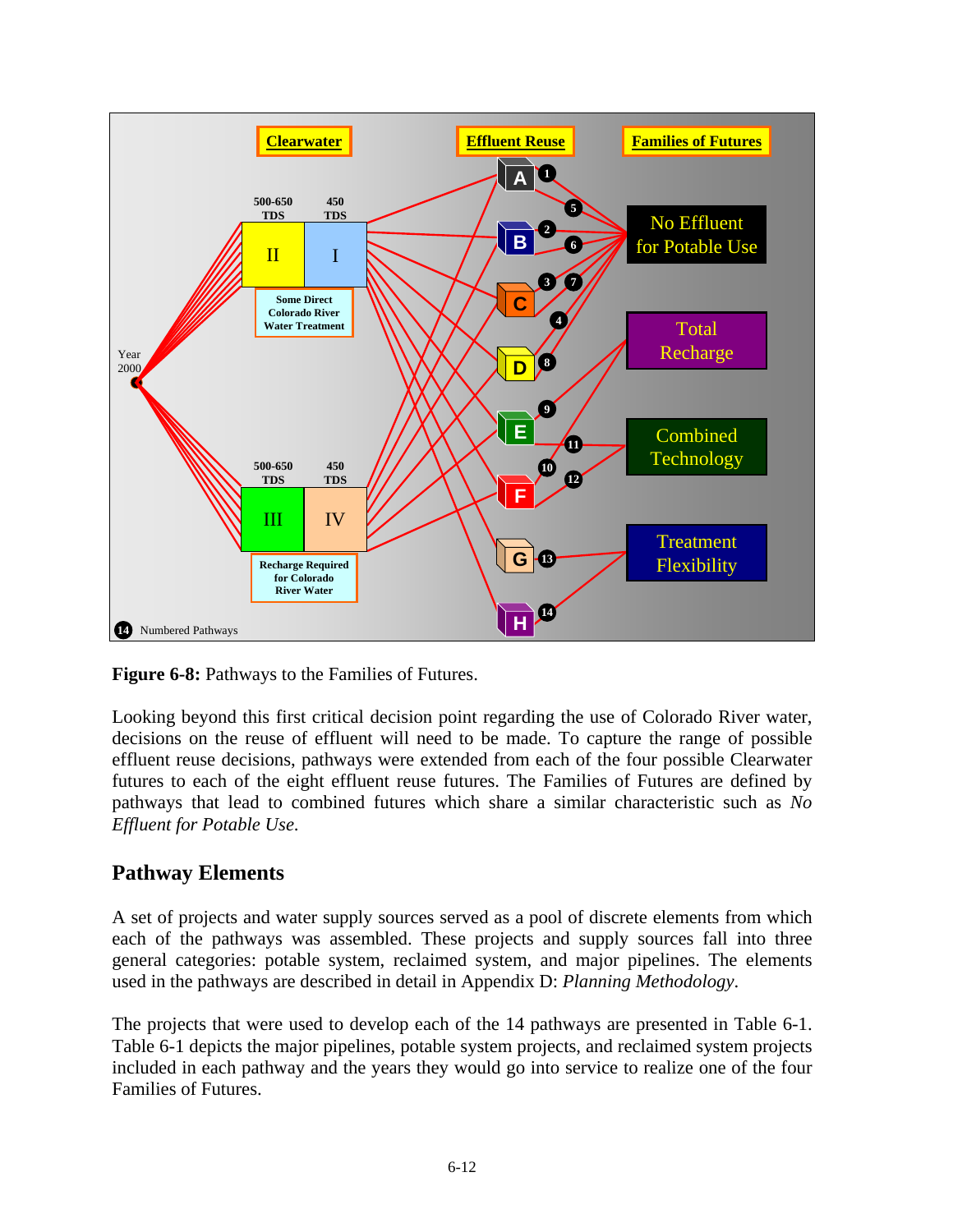|                | Pattyand | <b>Spance In Track Coconnect</b> | <b>Avia Valley Maximal</b> | <b>Empression</b> | <b>Kingdom Bandary Road</b><br>Interpretation |                       | Exampled Vs ARR | SAVSARPANASI | Redation of the Handle Process | <b>SAVSARD</b> PRISER N | Entranced Treatman | <b>Em<sub>on Recharged</sub></b> | <b>Empression Residence</b> | <b>Example Cat Island</b><br><b>CAR REAL PROPERTY</b> | <b>Enlarged Trade Riversidence</b> | Enanco Capitalis        | <b>Entrance CALGORATION</b> | <b>Example Strategy</b> | Enama received | Reciprocación de Castrom | Cleant delivery delivery of<br>Effuegy Republica |                             | Family of Fourthlips |
|----------------|----------|----------------------------------|----------------------------|-------------------|-----------------------------------------------|-----------------------|-----------------|--------------|--------------------------------|-------------------------|--------------------|----------------------------------|-----------------------------|-------------------------------------------------------|------------------------------------|-------------------------|-----------------------------|-------------------------|----------------|--------------------------|--------------------------------------------------|-----------------------------|----------------------|
|                |          |                                  | <b>Major Pipelines</b>     |                   |                                               | <b>Potable System</b> |                 |              |                                |                         |                    |                                  |                             |                                                       |                                    | <b>Reclaimed System</b> |                             |                         |                |                          |                                                  |                             |                      |
| -1             | 2006     | 2009                             |                            |                   |                                               | 2005                  |                 | 2009         |                                | 2011*                   |                    |                                  |                             |                                                       |                                    |                         | 2007                        |                         | 2012           | V <sub>II</sub>          | A                                                |                             |                      |
| $\mathbf{2}$   | 2006     | 2009                             | 2017                       |                   | 2017                                          | 2005                  |                 | 2009         |                                | 2011*                   | 2017               |                                  |                             | 2017                                                  |                                    |                         | 2007                        |                         | 2012           | <b>VII</b>               | В                                                |                             |                      |
| 3              | 2006     | 2009                             |                            |                   |                                               | 2005                  |                 | 2009         |                                | 2011*                   |                    |                                  |                             |                                                       |                                    |                         |                             | 2007                    |                | ИI                       | c                                                |                             |                      |
| 4              | 2006     | 2009                             | 2017                       |                   | 2017                                          | 2005                  |                 | 2009         |                                | 2011*                   | 2017               |                                  |                             | 2017                                                  |                                    |                         |                             | 2007                    |                | V <sub>II</sub>          | D                                                |                             |                      |
| 5              | 2006     | 2009                             |                            |                   |                                               | 2005                  | 2007            |              | 2009                           | 2011*                   |                    |                                  |                             |                                                       |                                    |                         | 2007                        |                         | 2012           | <b>III/IV</b>            | A                                                |                             |                      |
| 6              | 2006     | 2009                             |                            | 2017              |                                               | 2005                  | 2007            |              | 2009                           | 2011*                   |                    | 2017                             |                             |                                                       |                                    |                         | 2007                        |                         | 2012           | <b>III/IV</b>            | в                                                | No Effluent for Potable Use |                      |
| $\overline{7}$ | 2006     | 2009                             |                            |                   |                                               | 2005                  | 2007            |              | 2009                           | 2011*                   |                    |                                  |                             |                                                       |                                    |                         |                             | 2007                    |                | <b>III/IV</b>            | c                                                |                             |                      |
| 8              | 2006     | 2009                             |                            | 2017              |                                               | 2005                  | 2007            |              | 2009                           | 2011*                   |                    | 2017                             |                             |                                                       |                                    |                         |                             | 2007                    |                | <b>III/IV</b>            | D                                                |                             |                      |
| 9              | 2006     | 2009                             | 2017                       |                   | 2017                                          | 2005                  | 2007            |              | 2009                           | 2011*                   | 2017               |                                  | 2017                        | 2017                                                  | 2025                               |                         | 2007                        |                         | 2012           | <b>III/IV</b>            | E.                                               |                             |                      |
| 10             | 2006     | 2009                             | 2017                       |                   | 2017                                          | 2005                  | 2007            |              | 2009                           | 2011*                   | 2017               |                                  | 2017                        | 2017                                                  | 2025                               |                         | 2007                        |                         | 2012           | <b>III/IV</b>            | F.                                               | Recharge<br>Total           |                      |
| 11             | 2006     | 2009                             | 2017                       |                   | 2017                                          | 2005                  |                 | 2009         |                                | 2011*                   | 2017               |                                  |                             | 2017                                                  | 2025                               |                         | 2007                        |                         | 2012           | <b>VII</b>               | E.                                               |                             |                      |
| 12             | 2006     | 2009                             | 2017                       |                   | 2017                                          | 2005                  |                 | 2009         |                                | 2011*                   | 2017               |                                  |                             | 2017                                                  | 2025                               |                         | 2007                        |                         | 2012           | <b>VII</b>               | F.                                               | Combined<br>Technology      |                      |
| 13             | 2006     | 2009                             |                            | 2017              | 2025                                          | 2005                  |                 | 2009         |                                | 2011*                   |                    | 2017                             |                             | 2025                                                  |                                    | 2025                    |                             | 2007                    |                | WШ                       | G                                                |                             |                      |
| 14             | 2006     | 2009                             |                            | 2017              | 2025                                          | 2005                  |                 | 2009         |                                | 2011*                   |                    | 2017                             |                             | 2025                                                  |                                    | 2025                    |                             | 2007                    |                | WШ                       | н                                                | Treatment<br>Flexibility    |                      |

\* This element can be "on" or "off" in all fourteen pathways and serves as the "toggle switch" for the mineral content of the Clearwater Blend.

NOTE: Detailed descriptions of each potential project can be found in Appendix D: Scenario Planning for *Water Plan: 2000-2050* .

**Table 6-1:** Pathways to 2050 – Schedules of Projects.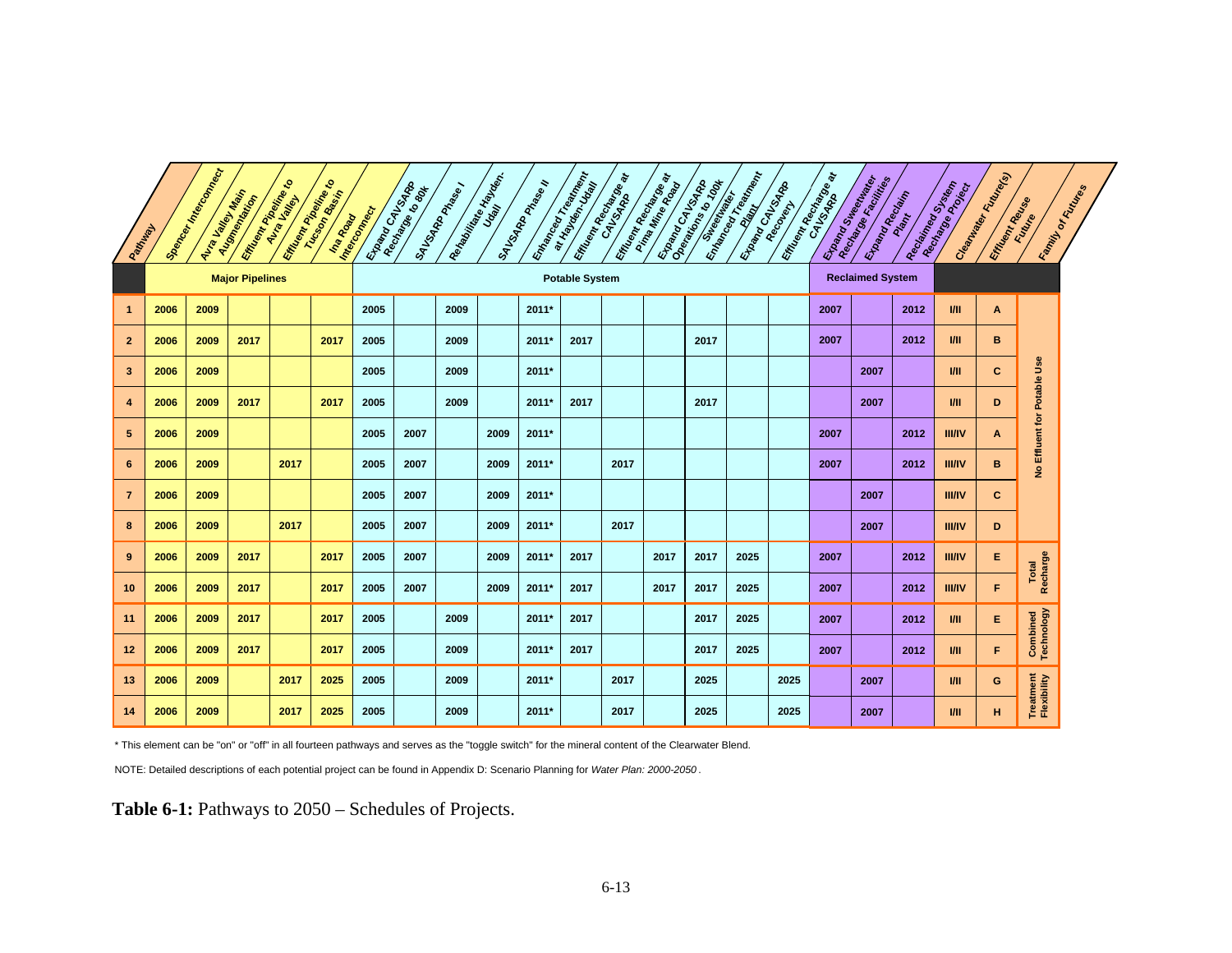All pathways assume the annual use of 50,000 acre-feet of Tucson Water's portfolio of ground water through 2050 and full utilization of the City of Tucson's annual Central Arizona Project allocation. However, Tucson Water's effluent resource is used in varying degrees under the 14 pathways. Under four pathways (Pathways 1, 3, 5, and 7), effluent would only be used in the reclaimed system to meet non-potable demands.

In four other pathways (Pathways 2, 4, 6, and 8), effluent not used in the reclaimed system would be banked in long-term storage facilities. The recharge credits accrued through these long-term storage activities could be used to offset additional ground-water pumping in excess of the annual sustainable rate; however, this could cause a shift back toward localized over-drafting of the aquifer and declining ground-water levels. In the remaining six pathways (Pathways 9 through 14), the effluent not utilized through the reclaimed system is used to augment potable water supplies.

### **Criteria Assessment – Distinguishing the Pathways**

Nine assessment criteria were developed to rate the overall benefits and drawbacks of each of the 14 possible pathways. These criteria were developed from a wide range of factors that could serve as performance measures. Many of these factors could not be used as distinguishing criteria because they were common to all 14 pathways and were considered "neutral." These neutral factors applied equally to all pathways while the nine assessment criteria served to distinguish the pathways. The assessment criteria and the neutral factors are described in detail in Appendix D: *Planning Methodology*.

Each of the nine criteria is assigned to one of three assessment categories: Source Water, Operations, and Environment. The criteria were developed in order to evaluate the overall capability of each pathway to meet Tucson Water's planning goals:

- Meet Projected Total Demand.
- Utilize Renewable Resources.
- Meet Water-Quality Targets.
- Achieve Sustainable Pumpage.
- Manage Costs and Rate Impacts.
- Comply with Assured Water Supply Program.

Each criterion is assigned a rating from one to ten points where the highest score fully expresses the value embodied in any given criterion. The point sum of the ratings is the measure of how well each pathway meets the overall planning goals.

Review of Table 6-2 indicates that Pathways 9 through 14 are rated higher than Pathways 1 through 8. The more highly rated pathways lead to three Families of Futures: *Total Recharge, Combined Technology,* and *Treatment Flexibility.* The main element that sets Pathways 9 through 14 above Pathways 1 through 8 was their ability to maximize use of renewable resources with emphasis on effluent utilization.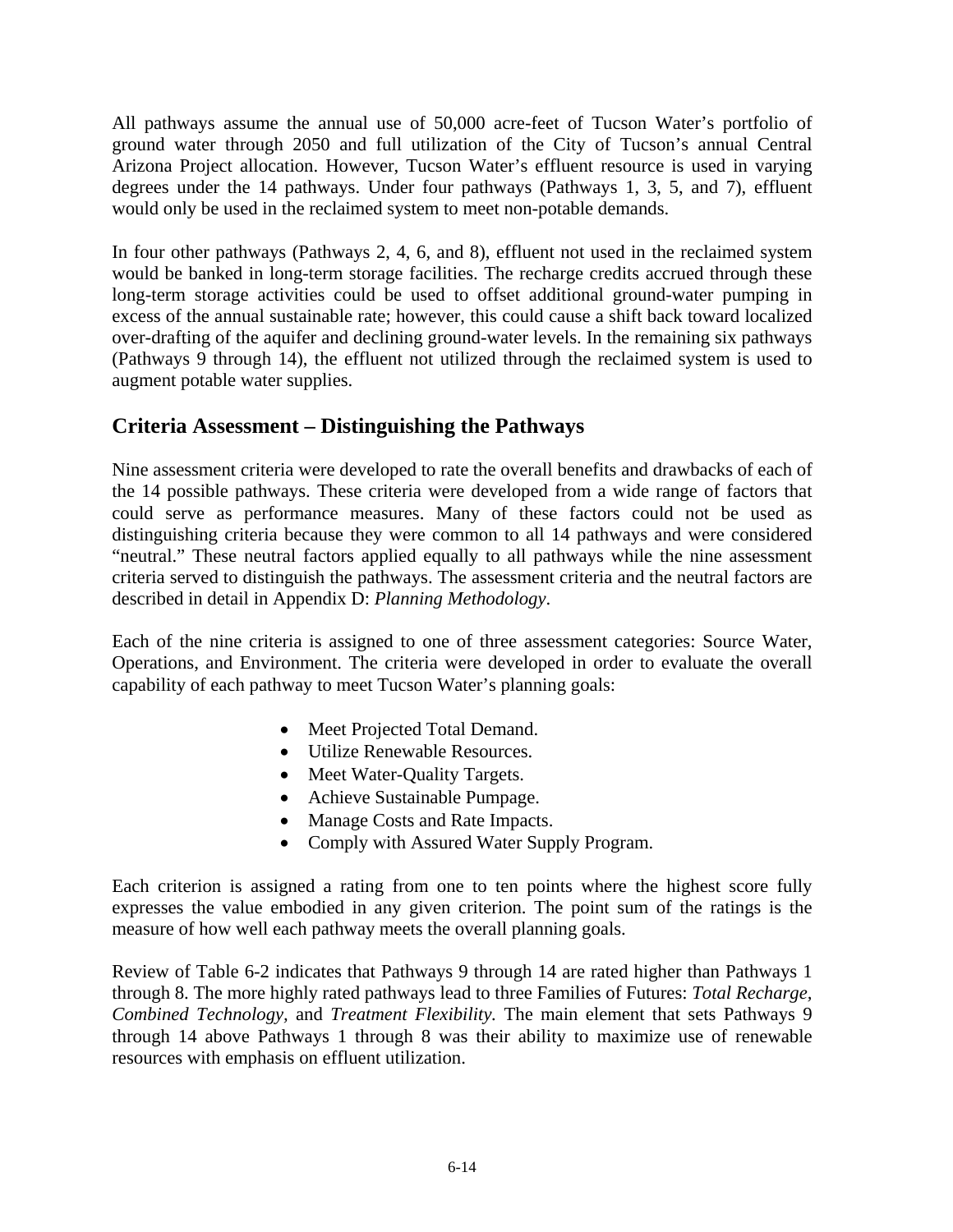|                         |                             | Cooked Accepted Mag<br>Effice on the data | Isound Read Read<br>Rendered Burgel | Ma <sub>sonid</sub> Book<br>Utilitia eta | Water Demand                    | Impactor Co Recitores<br><b>Source Reliability</b> | Neistrages     |                                                                                |                | <b>Subsidion Replacement of Printing Division</b> |                 | Clean <sub>th Rick</sub> Clean |                               | Family of Ecclesia |             |
|-------------------------|-----------------------------|-------------------------------------------|-------------------------------------|------------------------------------------|---------------------------------|----------------------------------------------------|----------------|--------------------------------------------------------------------------------|----------------|---------------------------------------------------|-----------------|--------------------------------|-------------------------------|--------------------|-------------|
| Pattyway                |                             |                                           |                                     |                                          |                                 |                                                    |                | Ribarian Mssteps                                                               | Sainty Control | <b>TOTAL</b>                                      |                 | Effice of Read Read            | Europe                        | Raming Goal        | Achievement |
|                         | <<< <source water=""/> >>>> |                                           |                                     |                                          | < <operations>&gt;</operations> |                                                    |                | <<<<<< <environment>&gt;&gt;&gt;&gt;&gt;&gt;&gt;&gt;&gt;&gt;&gt;</environment> |                | Overall                                           |                 |                                |                               |                    |             |
| $\mathbf{1}$            | 5                           | 10                                        | $\mathbf{1}$                        | $\overline{1}$                           | $\overline{1}$                  | 10                                                 | 5              | 4                                                                              | $\mathbf{1}$   | 38                                                | III             | A                              |                               | <b>FAIL</b>        |             |
| $\overline{2}$          | 5                           | 10                                        | 5                                   | $\overline{4}$                           | $\overline{1}$                  | 5                                                  | 10             | $\mathbf{1}$                                                                   | 5              | 46                                                | III             | B                              |                               | <b>FAIL</b>        |             |
| $\overline{\mathbf{3}}$ | 5                           | 10                                        | $\mathbf{1}$                        | $\overline{1}$                           | $\mathbf{1}$                    | 10                                                 | 5              | $\overline{\mathbf{4}}$                                                        | $\mathbf{1}$   | 38                                                | III             | $\mathbf{C}$                   |                               | <b>FAIL</b>        |             |
| $\overline{\mathbf{4}}$ | 5                           | 10                                        | 5                                   | 4                                        | $\mathbf{1}$                    | 5                                                  | 10             | $\mathbf{1}$                                                                   | 5              | 46                                                | V <sub>II</sub> | D                              | No Effluent for Potable Use   | <b>FAIL</b>        |             |
| $\sqrt{5}$              | 10                          | 10                                        | $\mathbf{1}$                        | $\mathbf{1}$                             | 3                               | 5                                                  | 5              | 4                                                                              | $\mathbf{1}$   | 40                                                | <b>III/IV</b>   | A                              |                               | <b>FAIL</b>        |             |
| 6                       | 10                          | 10                                        | 5                                   | $\overline{\mathbf{4}}$                  | 3                               | $\mathbf{1}$                                       | 10             | $\mathbf{1}$                                                                   | 5              | 49                                                | <b>III/IV</b>   | в                              |                               | <b>FAIL</b>        |             |
| $\overline{7}$          | 10                          | 10                                        | $\overline{1}$                      | $\mathbf{1}$                             | $\overline{\mathbf{3}}$         | 5                                                  | 5              | $\overline{4}$                                                                 | $\mathbf{1}$   | 40                                                | <b>III/IV</b>   | $\mathbf{C}$                   |                               | <b>FAIL</b>        |             |
| 8                       | 10                          | 10                                        | 5                                   | 4                                        | 3                               | $\mathbf{1}$                                       | 10             | $\mathbf{1}$                                                                   | 5              | 49                                                | <b>III/IV</b>   | D                              |                               | <b>FAIL</b>        |             |
| 9                       | 10                          | 5                                         | 10                                  | 10                                       | 10                              | $\mathbf{1}$                                       | $\mathbf{1}$   | $\overline{7}$                                                                 | 10             | 64                                                | <b>III/IV</b>   | E                              | Recharge<br><b>Total</b>      | <b>PASS</b>        |             |
| 10                      | 10                          | 5                                         | 10                                  | 10                                       | 10                              | $\mathbf{1}$                                       | $\mathbf{1}$   | $\overline{7}$                                                                 | 10             | 64                                                | <b>III/IV</b>   | F                              |                               | <b>PASS</b>        |             |
| 11                      | 5                           | 5                                         | 10                                  | 10                                       | $\overline{7}$                  | 5                                                  | $\overline{1}$ | $\overline{7}$                                                                 | 10             | 60                                                | V <sub>II</sub> | E                              | <b>Technology</b><br>Combined | <b>PASS</b>        |             |
| 12                      | 5                           | 5                                         | 10                                  | 10                                       | $\overline{7}$                  | 5                                                  | $\mathbf{1}$   | $\overline{7}$                                                                 | 10             | 60                                                | V <sub>II</sub> | F                              |                               | <b>PASS</b>        |             |
| 13                      | 5                           | $\mathbf{1}$                              | 10                                  | 10                                       | 5                               | 10                                                 | $\mathbf{1}$   | 10                                                                             | 10             | 62                                                | $1$             | G                              | Treatment<br>Flexibility      | <b>PASS</b>        |             |
| 14                      | 5                           | $\mathbf{1}$                              | 10                                  | 10                                       | 5                               | 10                                                 | $\mathbf{1}$   | 10                                                                             | 10             | 62                                                | III             | н                              |                               | <b>PASS</b>        |             |

| Table 6-2: Rating of Pathways to 2050. |  |  |
|----------------------------------------|--|--|
|----------------------------------------|--|--|

Increasing use of effluent and fully utilizing Colorado River water are critical factors which contributed to Pathways 9 through 14 realizing four of the planning goals: Meet Projected Total Demand, Utilize Renewable Resources, Achieve Sustainable Pumpage, and Comply with Assured Water Supply Program. The use of effluent has the added benefit of providing greater operational reliability because it is locally generated and immediately available. In addition, Pathways 9 through 14 provide the community the best options to prevent continued subsidence by controlling ground-water withdrawals and stabilizing water levels in the aquifer.

In the one-dimensional planning process, it would be tempting to choose one of these highly rated pathways and follow it without deviation. However, this approach would limit Tucson Water's flexibility in addressing future possibilities. In the planning approach used in this assessment, the most highly rated pathways and their associated futures serve as indicators of the programs and projects that could best achieve the stated planning goals. As the community evolves, these planning goals may change.